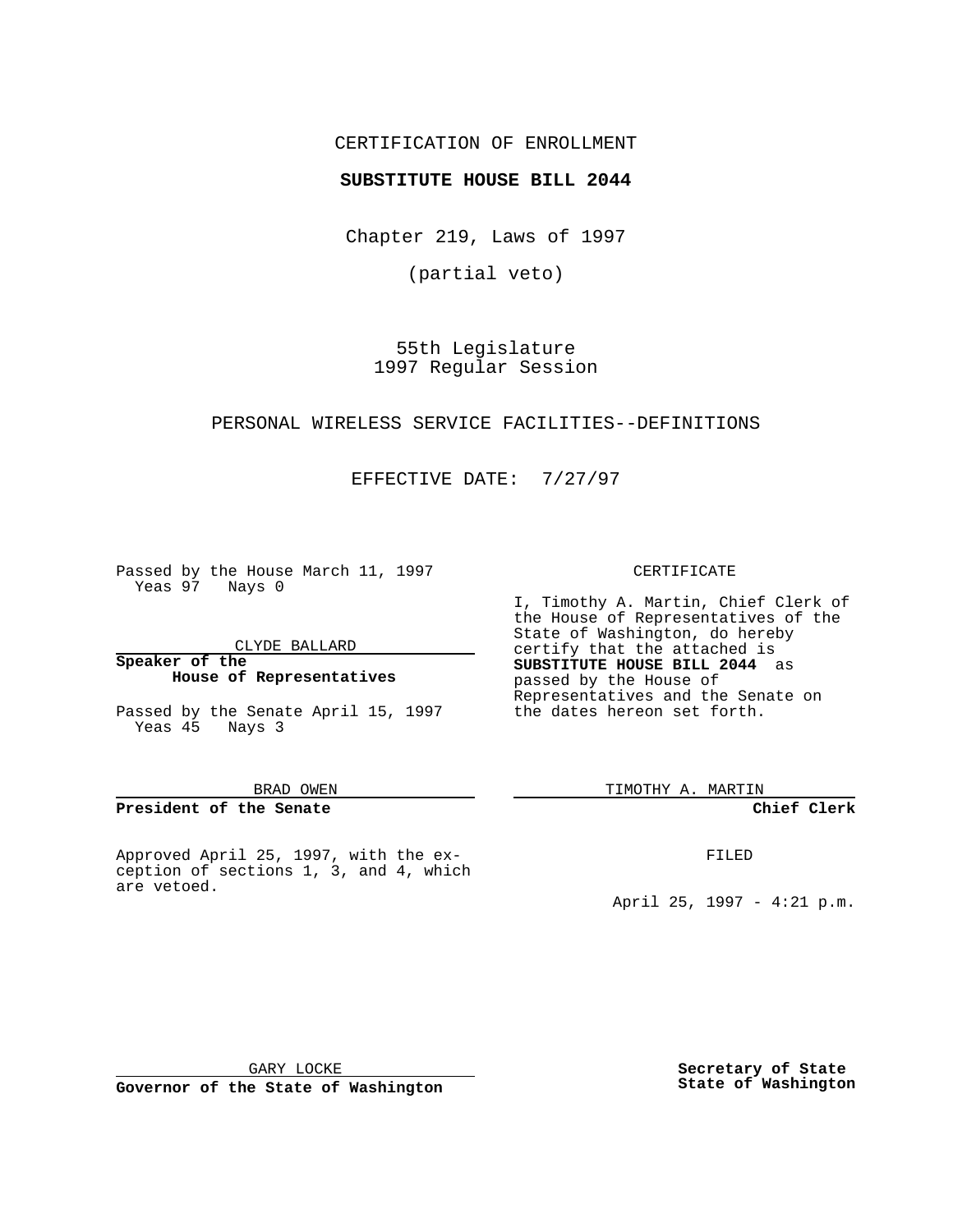# **SUBSTITUTE HOUSE BILL 2044** \_\_\_\_\_\_\_\_\_\_\_\_\_\_\_\_\_\_\_\_\_\_\_\_\_\_\_\_\_\_\_\_\_\_\_\_\_\_\_\_\_\_\_\_\_\_\_

\_\_\_\_\_\_\_\_\_\_\_\_\_\_\_\_\_\_\_\_\_\_\_\_\_\_\_\_\_\_\_\_\_\_\_\_\_\_\_\_\_\_\_\_\_\_\_

Passed Legislature - 1997 Regular Session

### **State of Washington 55th Legislature 1997 Regular Session**

**By** House Committee on Energy & Utilities (originally sponsored by Representatives Crouse, Pennington, Mastin, McMorris, DeBolt, D. Sommers, Kessler and Delvin)

Read first time 03/05/97.

1 AN ACT Relating to revising definitions for personal wireless 2 service facilities; and amending RCW 43.21C.0384, 80.36.375, 3 19.27A.027, and 70.92.170.

4 BE IT ENACTED BY THE LEGISLATURE OF THE STATE OF WASHINGTON:

5 \*Sec. 1. RCW 43.21C.0384 and <sup>1996</sup> <sup>c</sup> <sup>323</sup> <sup>s</sup> <sup>2</sup> are each amended to 6 read as follows:

 (1) Decisions pertaining to applications to site personal wireless service facilities are not subject to the requirements of RCW 43.21C.030(2)(c), if those facilities meet the following requirements: 10 (a)(i) The facility to be sited is a microcell and is to be attached to an existing structure that is not <sup>a</sup> residence or school and 12 does not contain a residence or a school; or (ii) the facility includes personal wireless service antennas, other than <sup>a</sup> microcell, and is to be attached to an existing structure (that may be an existing tower) that is not <sup>a</sup> residence or school and does not contain <sup>a</sup> residence or <sup>a</sup> school, and the existing structure to which it is to be attached is located in <sup>a</sup> commercial, industrial, manufacturing, forest, or agricultural zone; or (iii) the siting project involves constructing <sup>a</sup> personal wireless service tower less than sixty feet in height that is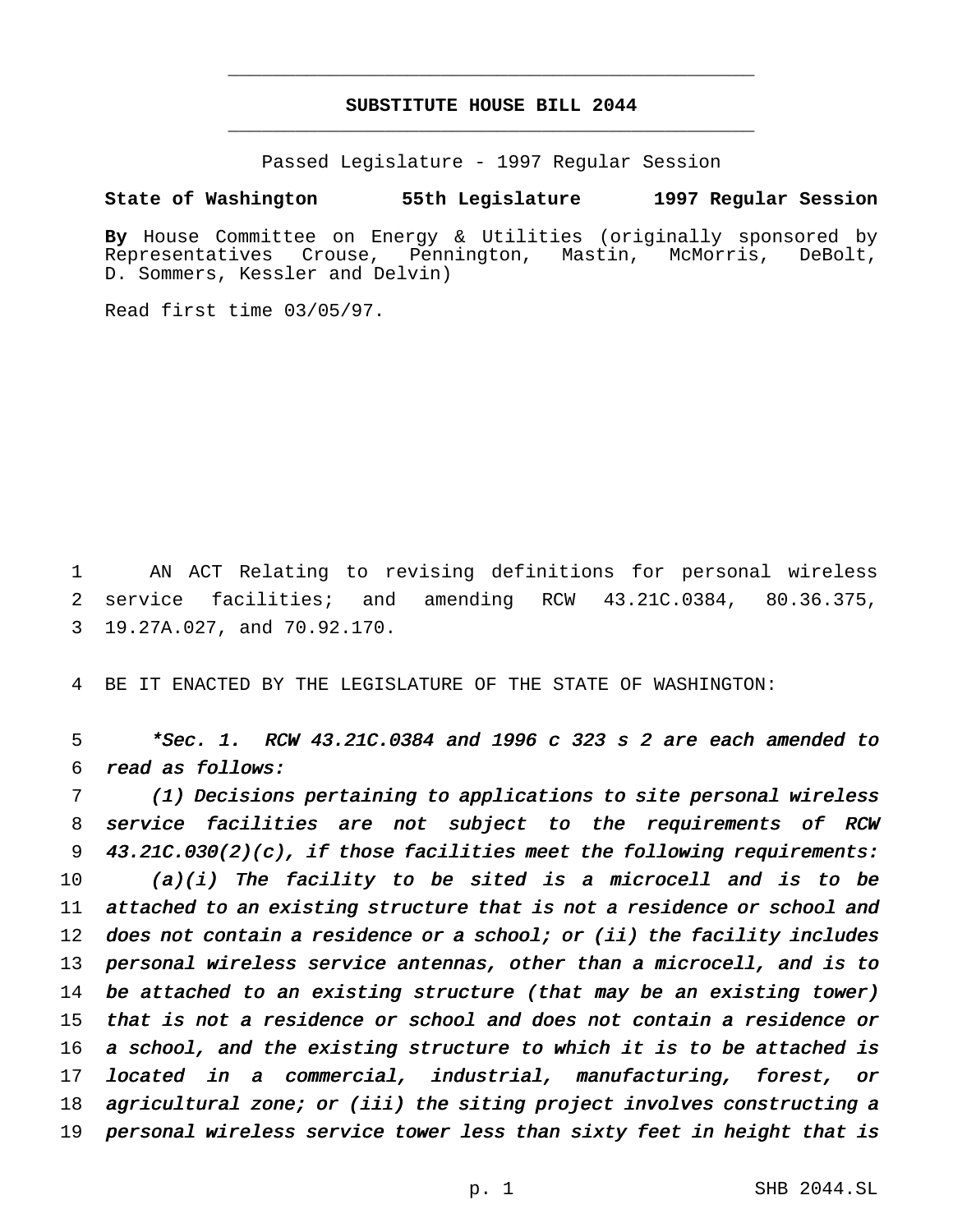located in <sup>a</sup> commercial, industrial, manufacturing, forest, or 2 agricultural zone; and

 (b) The project is not in <sup>a</sup> designated environmentally sensitive area; and

 (c) The project does not consist of <sup>a</sup> series of actions: (i) Some of which are not categorically exempt; or (ii) that together may have <sup>a</sup> probable significant adverse environmental impact.

 (2) The department of ecology shall adopt rules to create <sup>a</sup> categorical exemption for microcells and other personal wireless service facilities that meet the conditions set forth in subsection (1) of this section.

12 (3) For the purposes of this section:

 (a) "Personal wireless services" means commercial mobile services, unlicensed wireless services, and common carrier wireless exchange access services, as defined by federal laws and regulations.

16 (b) "Personal wireless service ((<del>facilities" means facilities for</del> 17 the provision of personal wireless services)) facility" means a 18 wireless communication facility, including a microcell, that is a 19 facility for the transmission and/or reception of radio frequency 20 signals, and which may include antennas, equipment shelter or cabinet, 21 transmission cables, a support structure to achieve the necessary 22 elevation, and reception and transmission devices and antennas.

 (c) "Microcell" means <sup>a</sup> wireless communication facility consisting of an antenna that is either: (i) Four feet in height and with an area 25 of not more than five hundred eighty square inches; or (ii) if a tubular antenna, no more than four inches in diameter and no more than six feet in length.

**\*Sec. 1 was vetoed. See message at end of chapter.**

 **Sec. 2.** RCW 80.36.375 and 1996 c 323 s 3 are each amended to read as follows:

 (1) If a personal wireless service provider applies to site several microcells and/or minor facilities in a single geographical area:

 (a) If one or more of the microcells and/or minor facilities are not exempt from the requirements of RCW 43.21C.030(2)(c), local governmental entities are encouraged: (i) To allow the applicant, at the applicant's discretion, to file a single set of documents required 37 by chapter 43.21C RCW that will apply to all the microcells and/or 38 minor facilities to be sited; and (ii) to render decisions under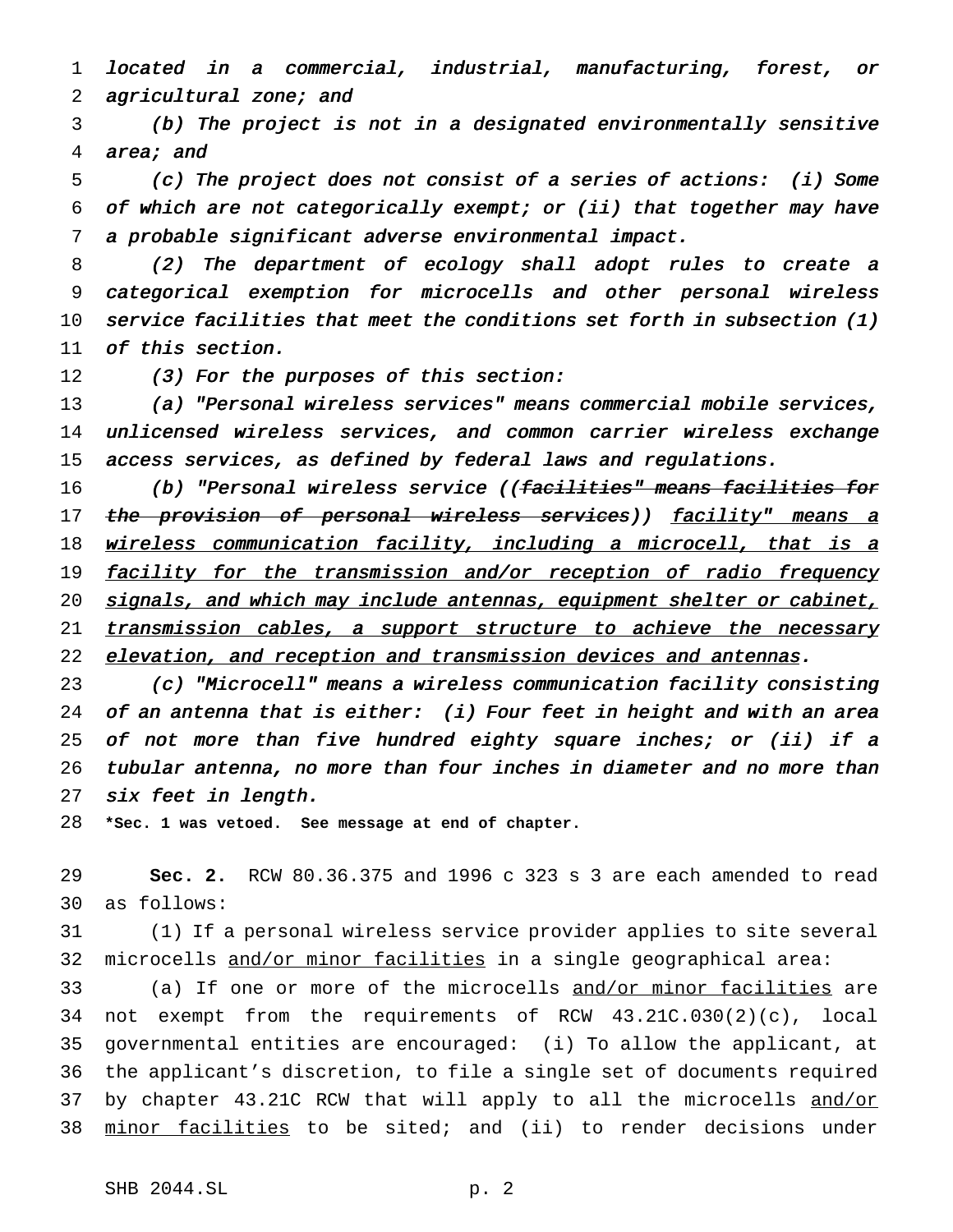1 chapter 43.21C RCW regarding all the microcells and/or minor facilities 2 in a single administrative proceeding; and

 (b) Local governmental entities are encouraged: (i) To allow the applicant, at the applicant's discretion, to file a single set of documents for land use permits that will apply to all the microcells and/or minor facilities to be sited; and (ii) to render decisions 7 regarding land use permits for all the microcells and/or minor 8 facilities in a single administrative proceeding.

9 (2) For the purposes of this section:

10 (a) "Personal wireless services" means commercial mobile services, 11 unlicensed wireless services, and common carrier wireless exchange 12 access services, as defined by federal laws and regulations.

 (b) "Microcell" means a wireless communication facility consisting of an antenna that is either: (i) Four feet in height and with an area of not more than five hundred eighty square inches; or (ii) if a tubular antenna, no more than four inches in diameter and no more than six feet in length.

18 (c) "Minor facility" means a wireless communication facility 19 consisting of up to three antennas, each of which is either: (i) Four 20 feet in height and with an area of not more than five hundred eighty 21 square inches; or (ii) if a tubular antenna, no more than four inches 22 in diameter and no more than six feet in length; and the associated 23 equipment cabinet that is six feet or less in height and no more than 24 forty-eight square feet in floor area.

25 \*Sec. 3. RCW 19.27A.027 and <sup>1996</sup> <sup>c</sup> <sup>323</sup> <sup>s</sup> <sup>4</sup> are each amended to 26 read as follows:

27 (1) The state building code council shall exempt equipment shelters 28 of personal wireless service facilities from building envelope 29 insulation requirements.

30 (2) For the purposes of this section, "personal wireless service 31 ((facilities" means facilities for the provision of personal wireless 32 services)) facility" means a wireless communication facility, including 33 a microcell, that is a facility for the transmission and/or reception 34 of radio frequency signals, and which may include antennas, equipment 35 shelter or cabinet, transmission cables, a support structure to achieve 36 the necessary elevation, and reception and transmission devices and 37 antennas.

38 **\*Sec. 3 was vetoed. See message at end of chapter.**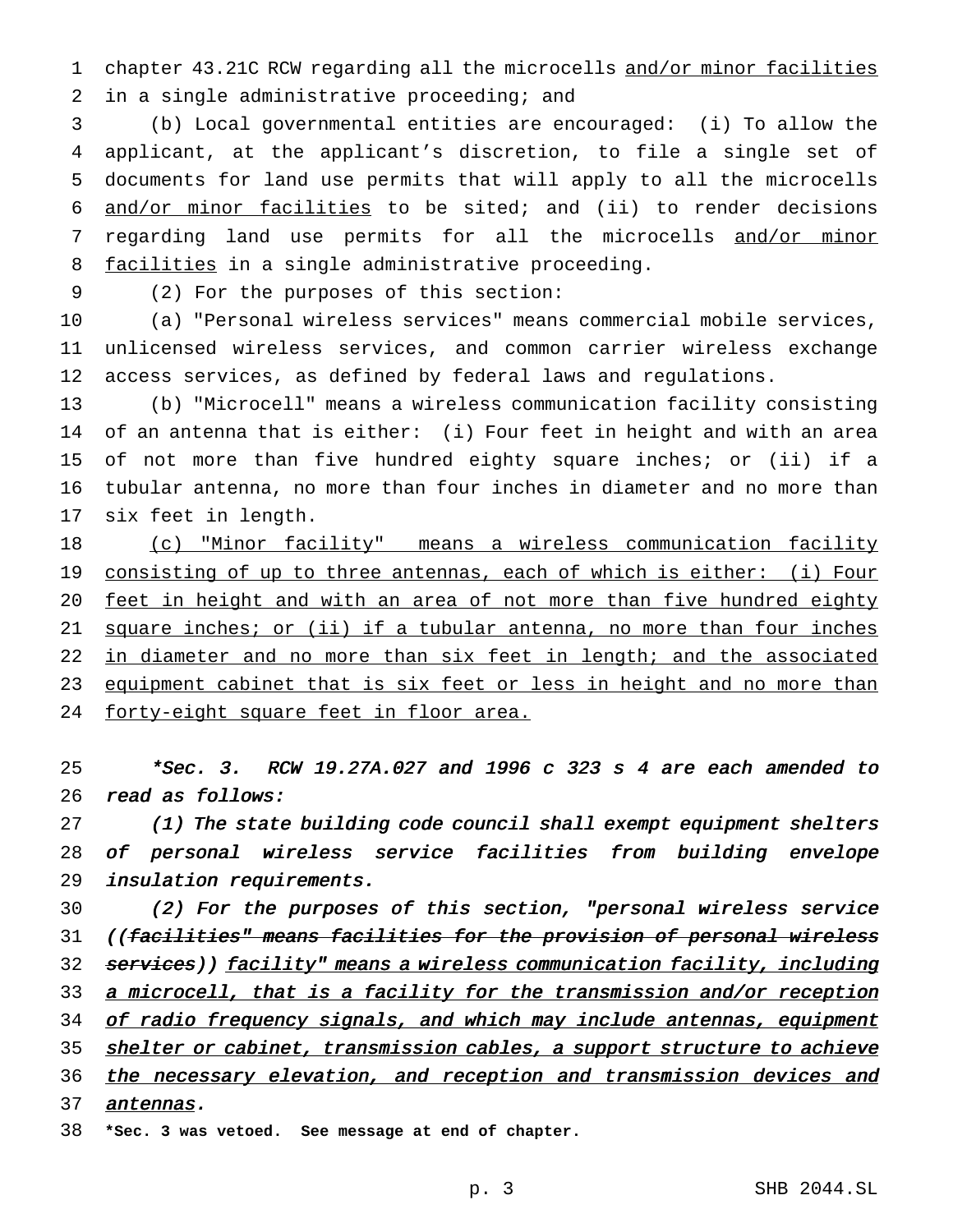\*Sec. 4. RCW 70.92.170 and <sup>1996</sup> <sup>c</sup> <sup>323</sup> <sup>s</sup> <sup>5</sup> are each amended to read as follows:

 (1) The state building code council shall amend its rules under chapter 70.92 RCW, to the extent practicable while still maintaining the certification of those regulations under the federal Americans with disabilities act, to exempt personal wireless services equipment shelters, or the room or enclosure housing equipment for personal wireless service facilities, that meet the following conditions: (a) The shelter is not staffed; and (b) to conduct maintenance activities, employees who visit the shelter must be able to climb.

 (2) For the purposes of this section, "personal wireless service 12 ((facilities" means facilities for the provision of personal wireless 13 services)) facility" means a wireless communication facility, including 14 a microcell, that is a facility for the transmission and/or reception 15 of radio frequency signals, and which may include antennas, equipment 16 shelter or cabinet, transmission cables, a support structure to achieve 17 the necessary elevation, and reception and transmission devices and **antennas.** 

**\*Sec. 4 was vetoed. See message at end of chapter.**

Passed the House March 11, 1997. Passed the Senate April 15, 1997. Approved by the Governor April 25, 1997, with the exception of certain items that were vetoed. Filed in Office of Secretary of State April 25, 1997.

Note: Governor's explanation of partial veto is as follows:

 "I am returning herewith, without my approval as to sections 1, 3, and 4, Substitute House Bill No. 2044 entitled:

 "AN ACT Relating to revising definitions for personal wireless service facilities;"

 SHB 2044 concerns the siting of personal wireless service facilities. Under current law, the siting of certain personal wireless service facilities is exempt from the Environmental Impact Statement (EIS) process under the State Environmental Protection Act (SEPA). Sections 1, 3, and 4 of this bill change the definition of "personal wireless service facility" in a way that arguably, though unintentionally, expands the definition to include radio transmission towers, the siting of which would then also be exempt, under certain conditions, from SEPA-EIS review. This is an unintended consequence that should not be risked. The current law, with its current definition, is preferable to the uncertainty created by the new definition in this bill.

 I am approving the remainder of the bill, section 2, which was the primary focus of the participants in the legislative process this session. It encourages local governments to permit single applications and single administrative proceedings for the SEPA review of microcells with two or three antennas.